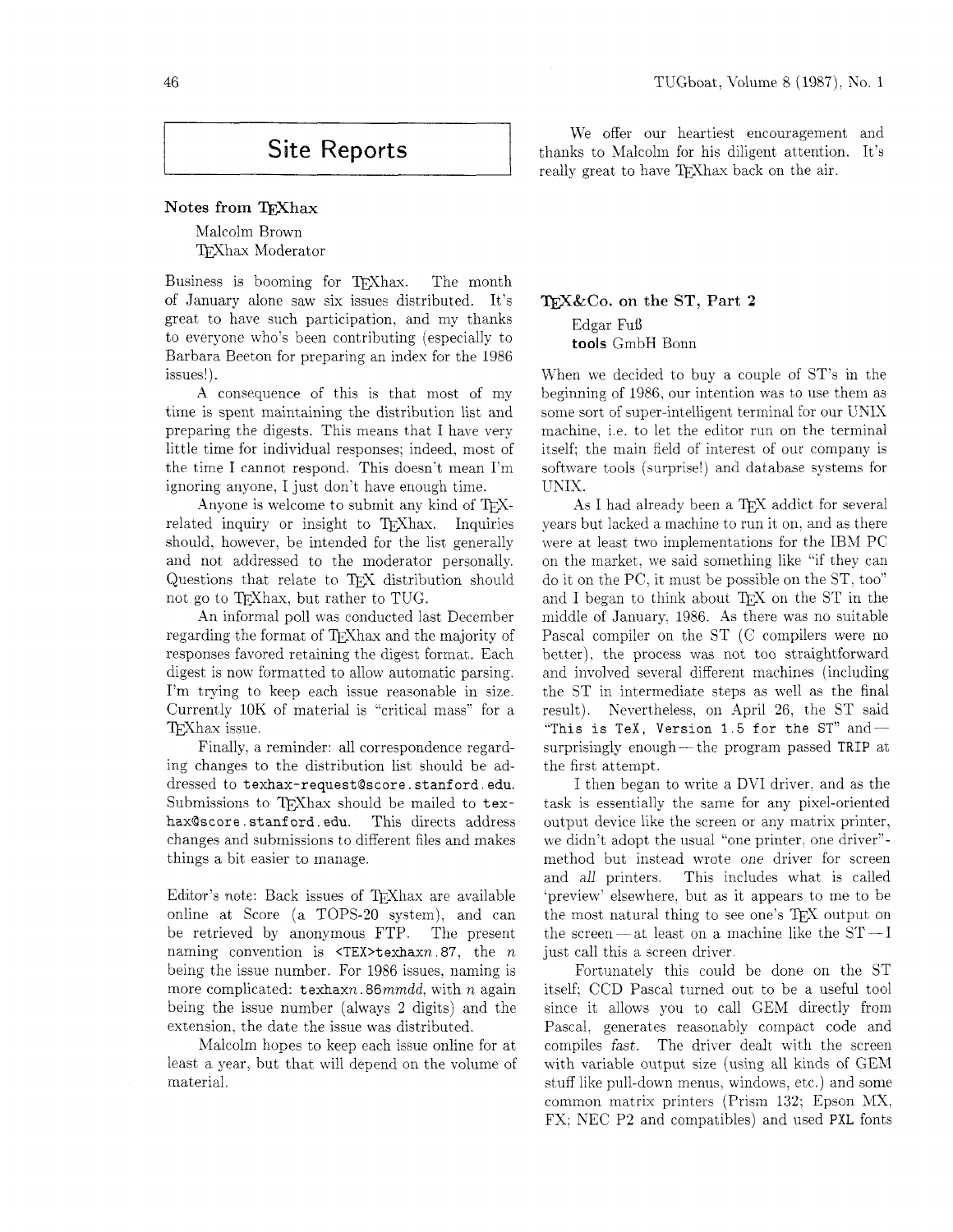in the first two releases because this was the only form amr fonts were available in.

Having finished the driver (a project requiring a good deal of knowledge of GEM 'logic' and its bugs), we began to deliver what we called Release  $0.9$  (TEX, version 1.5) in August last year.

The release of TEX, version 2.0, and the cmr inputs then made it possible to use Zpson printers with their true resolution of  $240 * 216$  dots and to generate fonts for high-resolution printers like the NEC P6. We therefore updated TEX and the driver (now including Epson LQ. NEC P5/6/'7 and new low-resolution draft modes) and delivered Release 1.0 (TFX. version 2.0) in October. 1986.

Although the primary  $\text{goal}$  - providing a cheap implementation of TFX for a cheap machine  $-\text{was}$ now achieved. development continued. Astonishingly enough. there was a considerable demand among our customers for a laser printer driver (you get about **4** to 5 ST'S for the price of a cheap laser printer here in Germany), so a Laser Jet driver has recently begun producing its firs: output and adapting this driver to other laser printers seems to be only a matter of time. There were even enquiries for a phototypesetter driver, but this will probably take some more time.

I was quite surprised that our implementation has not only drawn the attention of universities—<br>the customers I originally thought of—but also that of TFX newcomers who see they can do a little bit more with TFX than their favourite word processor was capable of.. .

Meanwhile, my colleague Jürgen Keil implemented METAFONT on the ST and somehow managed to cut down the per-font time from 2 hours to 12 minutes – we'll both have a look at  $ST-TFX$ 's speed shortly (some people claim it's roughly as fast as on a VAX  $780 - 1$  can't fully believe this unless the \:AX is heavily loaded, but anyway, I didn't do much about speed up to now).

We, ourselves, are curious to learn how fast we can make it, and the result of our efforts, together with the new driver now under test internally (supporting PK fonts etc.), will probably appear as Release 1.1 in the near future.

#### Data General Distribution News

Bart Childs

This is the status of the DG distribution:

- 1. We are running TFX 2.0. We just noticed from TEX hax that  $2.1$  is out and we will probably upgrade this week.
- 2. We have figured out how to preload TFX and are distributing all the packages in preloaded form.
- 3. METAFONT is working fine and is preloaded as well.
- 4. Our QMS drivers also use preloaded . TFM files.
- 5. We are in the process of changing all the main codes to use system calls for IO to speed things up, This is effectively using block 10.
- 6. We now have a driver for the  $DG-4558$  laser printer. This is a fairly pure Canon engine, which causes some problems. It does not like characters whose size exceeds 64 pixels in either direction. We are planning on mixing bitmapping and font downloading to handle reasonable documents. It is written in WEB and I would appreciate a dialog with others who have attacked the same problem.

### T<sub>F</sub>X82 and METAFONT84 Implementation for the HP1000 A-Series

Tor Lillqvist

Technical Research Centre of Finland (VTT)

I have implemented TFX82 and METAFONT84 on the HP1000 A-Series computers running the RTE- $A/VC+$  operating system. (This is a totally different machine from the older E-Series, on which I think the previous TFX for HP1000 was implemented.) The code runs in CDS (Code/Data Separation) mode, no manual segmentation/overlay was necessary. A11 data structures are kept in EMA (Extended Memory).

The T<sub>F</sub>X82 implementation is fairly complete, e.g. it is possible to interrupt TFX while it is running. It passes the TRIP test. A kind of "preloaded  $T_FX$ " is also implemented, using "shared EXA". the contents of which is saved to a file and restored by a small bootstrap program.